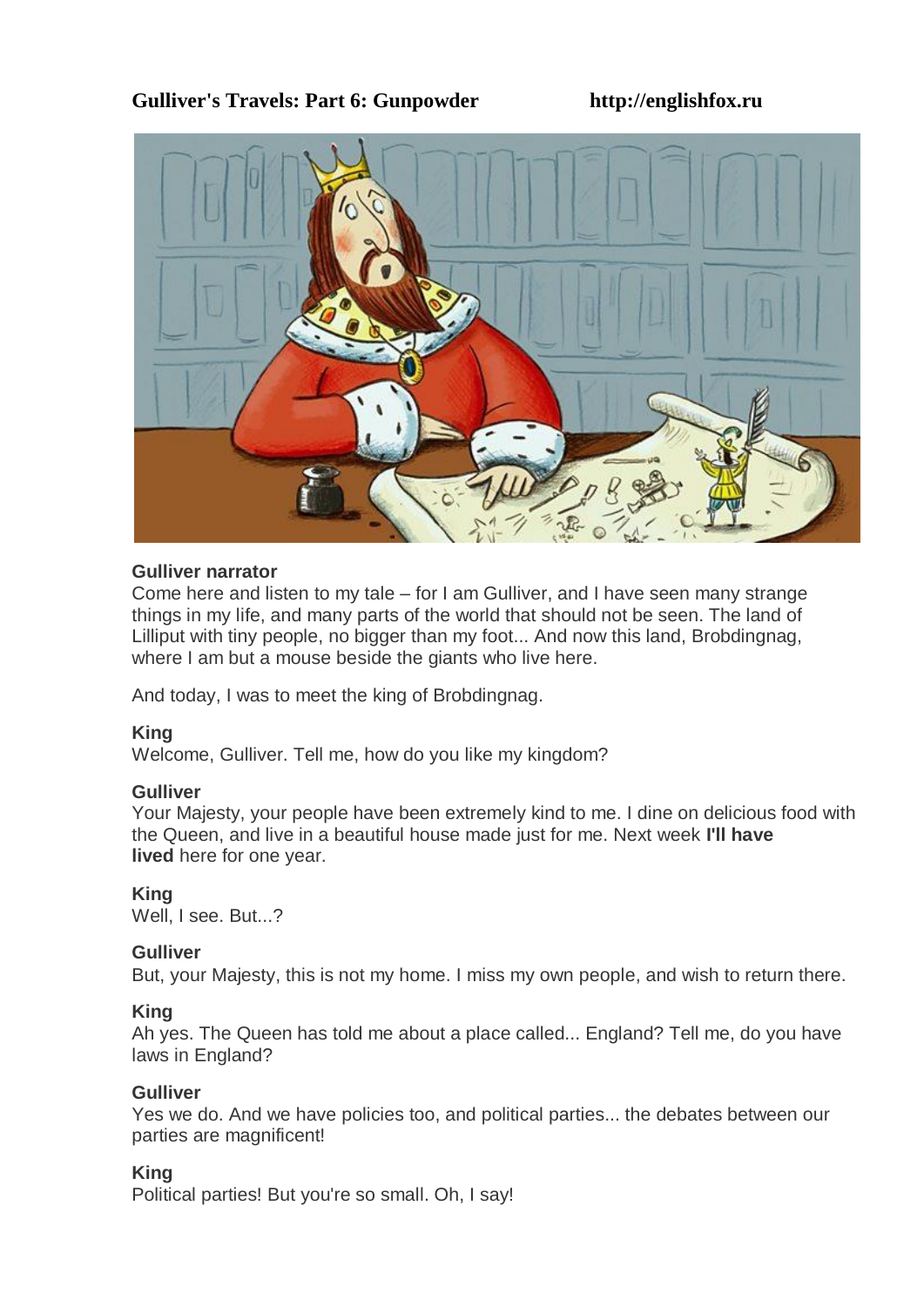## **Gulliver**

Yes, we have the Whigs and the Tories.

## **King**

And which are you - a Whig or a Tory?

## **Gulliver narrator**

The more I talked about England, the more he just laughed. I needed to tell him something that would impress him – make him realise what a great nation we were. Then I thought of it.

## **Gulliver**

There is one thing we have in England, that you don't have in Brobdingnag, Sir.

## **King**

And what's that, little man?

**Gulliver Gunpowder**.

**King** Gunpowder?

**Gulliver** Yes, for all your guns.

## **King**

Explain.

## **Gulliver**

England's armies are the **envy** of the world. And the secret of our power is gunpowder. You see, powder is **rammed** into a **hollow** iron tube, and then set alight, forcing the ball of metal, through the tube...

## **Gulliver narrator**

The king sat in silence.

## **Gulliver**

We can destroy whole **ranks** of an army at once, sink down ships, attack cities and tear up their houses. It's **glorious**. And you can have the secret. I will offer it to you, to **enforce** your rule.

**King**

I am amazed, Gulliver.

## **Gulliver**

Yes?

## **King**

I am amazed at how a little insect like you, can have such **inhuman** ideas. The blood and **desolation** you speak of so familiarly, it comes from an evil source. Speak of this gunpowder no more.

## **Gulliver**

No, your Majesty.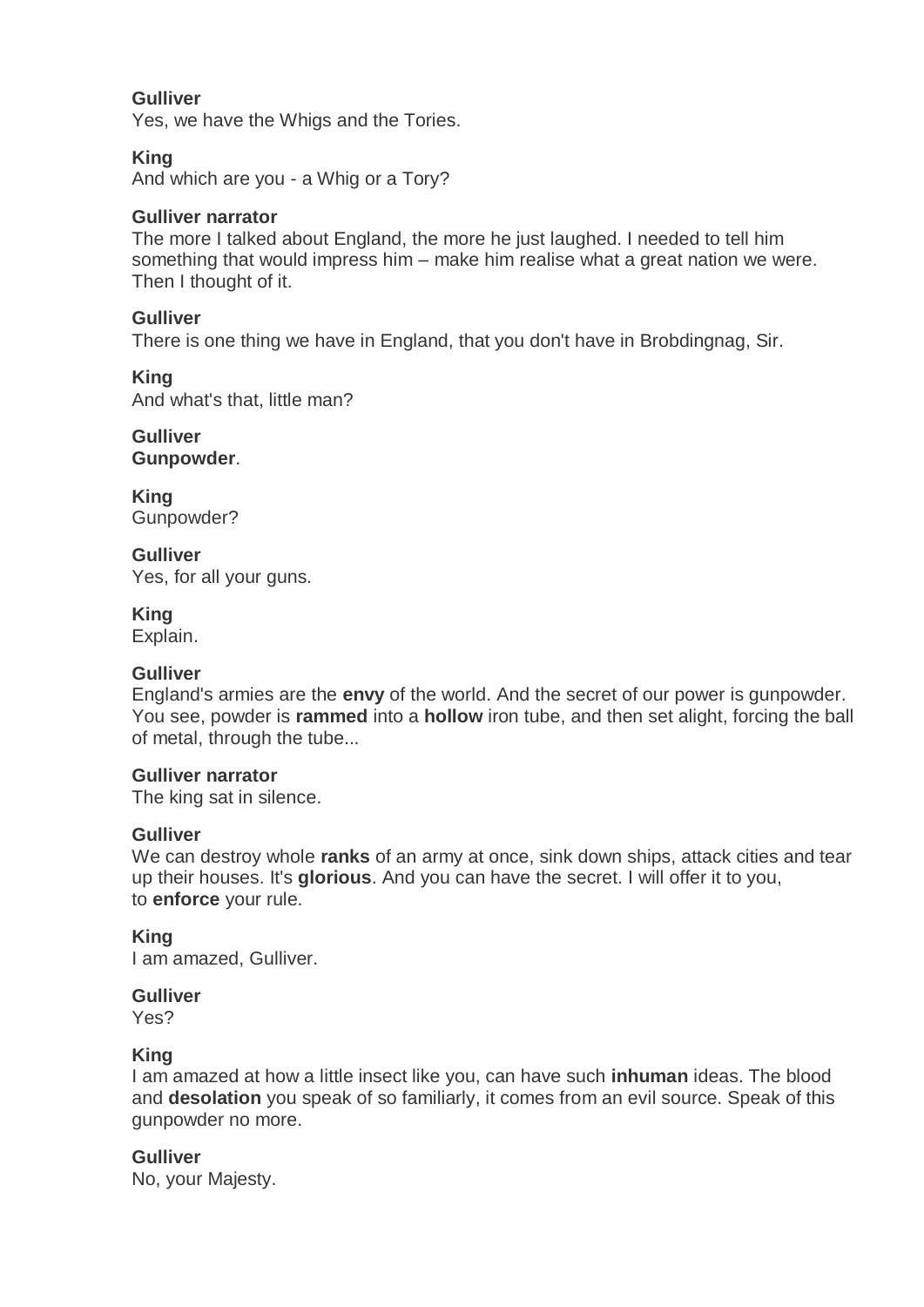### **Gulliver narrator**

I seem to have offended him, for the king nor queen ever invited me back again. Nobody liked me at court. Only my dear friend Glumdalclitch still cared for me.

## **Gulliver**

I need to get home.

### **Glumdalclitch**

But I love it here Gulliver. I've learned to write, to sing, to sew... and they pay me well. Soon, **I'll have saved** enough to buy a new farm for Mum and Dad. I don't want to go home, not yet.

### **Gulliver**

But I need to. Walk with me.

## **Gulliver narrator**

Glumdalclitch took me in my travelling box and we set off. Soon the court was far behind us and we walked through the strange land of Brobdingnag. It was **vast** - at least 6,000 miles across. There was no way I could escape alone. And the island was surrounded by rough seas - so much so, that no other nations ever came to trade here. I was stuck.

### **Gulliver**

What's that? Wait... where... Glumdalclitch!!!!

### **Glumdalclitch**

Gulliver!!!

#### **Gulliver narrator**

I was being carried high into the sky by... a bird! I looked out from my case and yes – a huge eagle was carrying my travelling box in its claws. We went higher and higher – and Brobdingnag grew smaller. And then we were over the sea – I saw the rough waves breaking beneath – before, with a great cry – he dropped my box – right down into the waters. I floated, and floated for hours until I fell asleep on the waters...

#### **Sailor**

Hello, anyone there?

#### **Gulliver narrator**

English voices? I had been rescued.

**Gulliver**

It's me, Gulliver! Gosh you're... small!

#### **Sailor**

What? And why are you shouting?

#### **Gulliver**

Sorry. It's just... you wouldn't believe me.

#### **Gulliver narrator**

The journey home took a month, and soon I was nearing my own front door. My dear wife ran out to embrace me.

## **Gulliver's wife**

My... my Gulliver?!